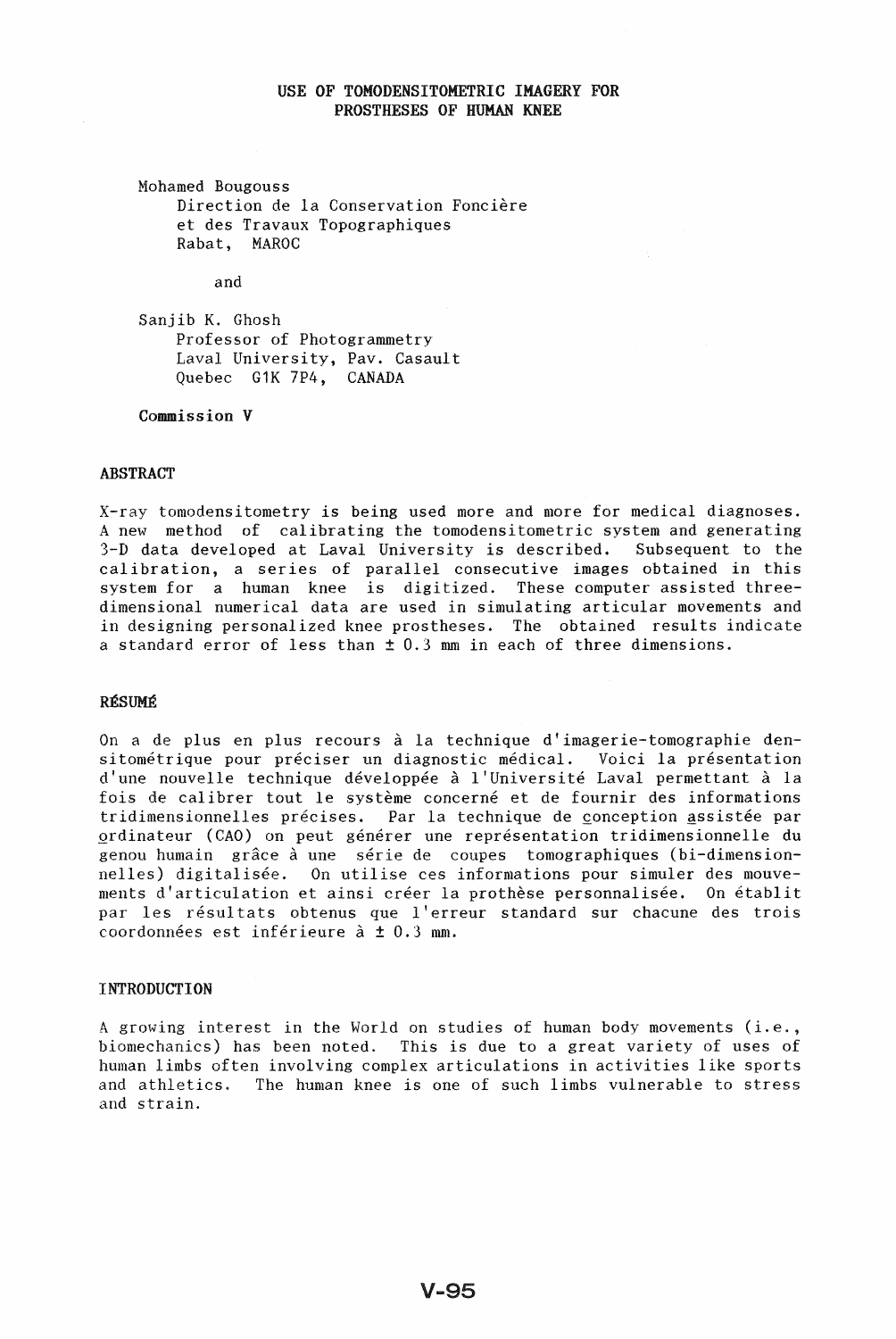In the field of medicine various procedures are currently used, such as arthrography and arthroscopy, whose primary objectives are diagnostic and therapeutic. These, however, do not permit quantitative and dimensional measurements as would be necessary for personalized prostheses.

This study was aimed at developing a new method of obtaining three-dimensional numerical data of knees in-vivo by using tomodensitometric images. Such data would permit the simulation of articulatory movements of the limb with a view to designing and producing personalized prostheses.

#### DENSITOMETRIC TOMOGRAPHY

In this case, Densitometric Tomography is the data acquisition technique. The technique is based on density calculation on the X-ray of one crosssection of the limb by using mathematically assembled measurements of rays transmitted from different directions.

The installation of "EMI Brain Scanner" at Atkinson Morleys Hospital, Wimbledon, UK in 1971 (Robb, 1985) introduced for the first time such an equipment known in general terms as tomodensitometer. The principal components of the equipment system used in this study (see General Electric, 1982 and Fig. 1) are:

- 1. The rotating gantry which supports the X-ray source and detectors;
- 2. The subject table or "couch";
- 3. The X-ray source and collimation assembly (with associated power supply and cooling system);
- 4. The detection/collimation system (including electronic amplifiers);
- 5. The Computer system (including the analog-to-digital convertor); and
- 6. The display and analysis console;.
- To these can be added two other components also:
- 7. The diagnostic or independent console; and
- 8. The multiformat camera.

The detector and the computer are the most important elements in an X-ray CT. The magnitude of the detector opening determines the contrast resolution. The computer is the brain of the system and it distinguishes this form of imaging as being different from other forms of conventional radiography (Figs 2 and 3).

The tomodensitometry procedure is based on density calculations of X-rays on a cross-section of the particular part of the body and the integration of such densities on the same cross-section caused by X-ray transmissions from several directions. The final (integreated) density distribution can, with the help of a computer, illustrate an image of various anatomical details in the cross-section. This technique is thus free from the loss of details caused by X-ray shadows in conventional radiography.

The X-rays travel in rectilinear paths. The transmitted rays are registered in accordance with their difference of absorption and diffusion. This property of the body matter is expressed by its "coefficient of linear attenuation". Even though most of the tissues of the body matters are composed primarily of water, they are sufficiently diverse to give significantly different attenuations.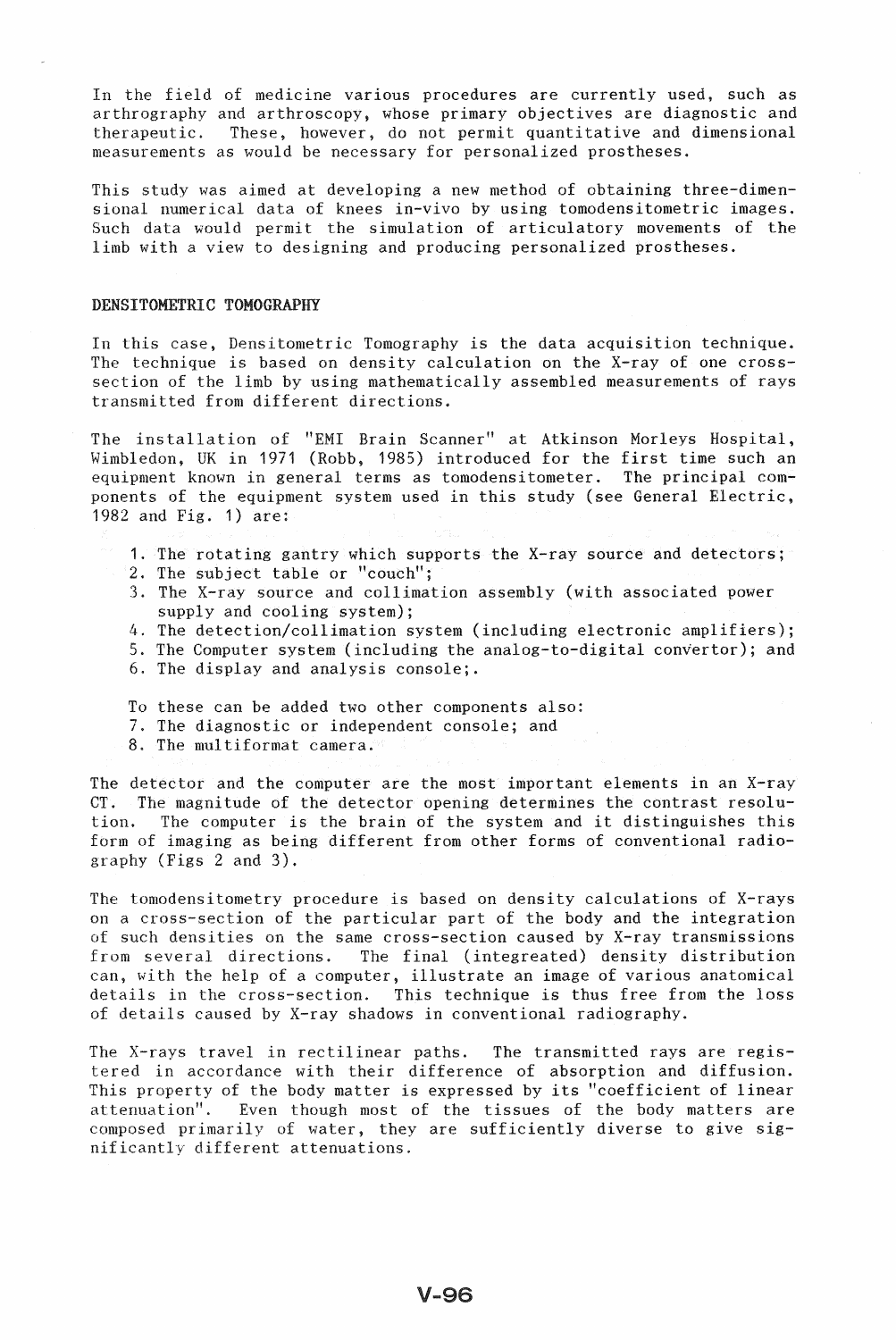The coefficient of linear attenuation (also known as CT Number) is determined by the following expression (Harrison, 1981):

> $H = \frac{\mu(\text{tissue}) - \mu(\text{water})}{\mu(\text{water})}$  $\frac{\text{Sue}}{\mu(\text{water})}$  X 1000

where  $H = coefficient of linear attenuation;$ and  $\mu$  = coefficient of attenuation. In practice, H for air is considered as -1000 while H for water is +1000.

When a section of the human body is scanned by X-rays from several directions and integrated, this section (slice) can be subdivided into tiny square blocks as "voxels" (Volume elements; Robb, 1985). In short, the coefficient of linear attenuation is proportional to the average relative attenuation in a voxel. The image (2-D) displayed through the use of the computer corresponds to a matrix of tiny squares with each square having an uniform tone of gray proportional to the attenuation coefficient of the corresponding voxel. These two-dimensional tiny squares are called "pixels" (picture elements) - similar to those used in Remote Sensing. Several such sections (tomographs) can be obtained by simply displacing the couch inside the gantry (Fig. 1). Each of these tomographs can be assumed to liken a parallel projection (Fig. 4). Scale and distortion considerations can relate to such a form of projection. The calibration technique discussed below is based on this concept.

## DATA ACQUISITION

- The tomographic system used for the acquisition of images used in this study was a CT Scanner by General Electric (Fig. 1). This is a III generation system (GE Medical System, 1982) having the following characteristics (Bougouss, 1987):

- Resolution: 0.5 mm
- Scan time: 1.3 sec (partial scan); 2, 3, 4 and 8 sec (360 $^{\circ}$  scans)
- Slice thickness: 1.5, 3, 5 and 10 mm
- Data collection rate: 980 views/sec
- Detection system: X-3 xenon detection with 742 elements
- Image reconstruction matrix: 256<sup>2</sup>, 320<sup>2</sup>, 512<sup>2</sup>  $\ddot{\phantom{0}}$
- Gantry inclination: -20° to +20°.

- The computer for acquisition and reconstruction of the tomographic image is of the type Data General S/140 furnished with a Winchester disc of 354 mega bits.

- A Multiformat camera, controlled with an independent console. The images can be recorded on 3 different film sizes:  $8'' \times 10''$ ,  $11'' \times 14''$  or  $14'' \times 17''$ . Two image formats are available:  $3.89'' \times 3.75''$  or  $5.97'' \times 16''$ Two image formats are available:  $3.89''$  x  $3.75''$  or  $5.97''$  x 5.75". The image dimension is controlled by the change of the image format at the monitor and not by the optical system.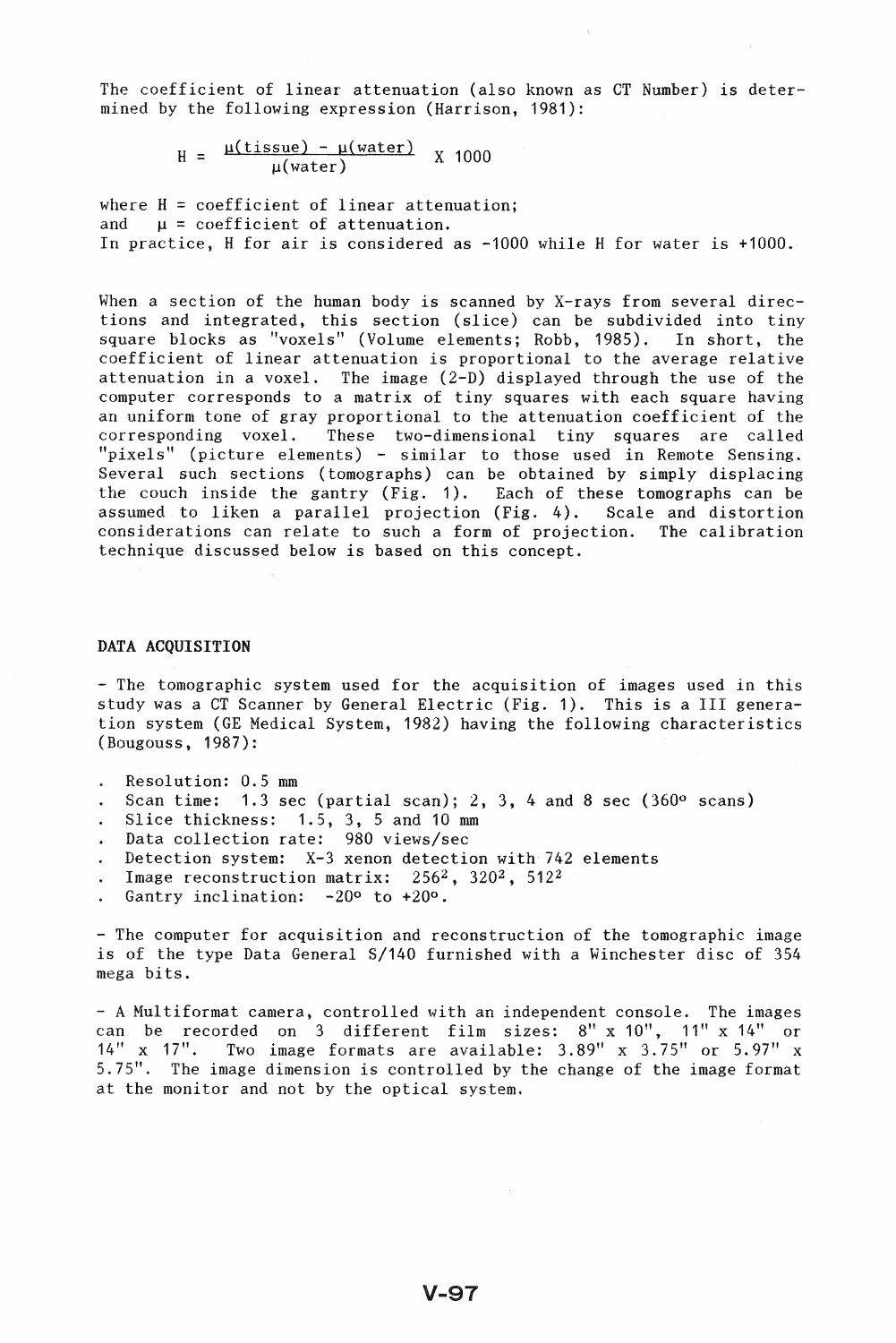- The Cube for calibration (Fig. 5) is made of plexiglass sheets, of size 23 x 23 x 20 em, giving two open ends of 23 x 23 cm through which a human limb like an arm or a knee can be inserted. The cube contains parallel and diagonal threads of lead embedded on the outer surface. The metal lead is used due to its opacity to X-rays. These threads (lines) provide certain points whose positions  $(X, Y)$  on each tomograph are known. The diameter of each such point is approximately 0.3 mm. The maximum positional error of these points (due to possible imperfections in their placement) is estimated to be ± 0.1 mm. The diagonal lines provide points which can be utilized to determine the distances between successive tomographs, or in other words, to establish the Z (constant for each section) coordinate.

- The photogrammetric measuring instruments are Wild Stereocomparator STK-1 (for off-line processing of data) and Wild Analytical Plotter BC-1 (for on-line use).

- A terminal TEKTRONIX 4016-1 connected to a VAX computer (for STK-1 data) and the NOVA computer which is an integral part of the BC-1.

Instead of unnecessarily exposing a living person, for the preliminary experiments a knee-bone (femur) taken from a cadaver was used. The bone was introduced in the plexiglass cube for the calibration studies. The plane of the gantry being vertical (Fig. 1) a series of 25 tomographs (25 parallel sections) were taken. The interval between sections was 5 mm except for the head of the bone where, in view of rapidly changing surface topography, it was 3 mm. Each tomograph contains a matrix of 512 x 512 pixels, the size of each pixel being 0.94 x 0.94 mm, corresponding to each voxel size of 0.94 x 0.94 x 0.5 mm.

After the image is viewed and verified on the console, it is recorded with a multiformat camera on Kodak film of NMC (Nuclear Medicine on Clear) base in which the resolving power varies, depending on the contrast, between 50 and 200 lines/mm (Eastman Kodak, 1982).

Each piece of 14" x 17" size film having a single layer of emulsion is placed in a cassette as in the case of conventional radiography. Each film contains 12 tomographs (photos) of size 3.89" x 3.75". Approximate scale of each photograph is 1:4.

All the 25 photos are next observed to obtain all necessary photo coordinates at the Wild STK-1 stereocomparator (used in the mono-mode) connected with an IBM-PC computer having RS-32 interface, to record the x, y coordinates directly on discs. Each control point is observed twice. For the current experimental studies only the external surface of the bone was considered, where a point was observed at every 0.5 mm (in the scale of photograph) .

#### CALIBRATION

The calibration is based on the consideration that the projection geometry of each tomograph is assumed to be "parallel". The automatic integration of X-ray scanning from all around the object being done in producing a tomograph would corroborate this premise of parallel projection. The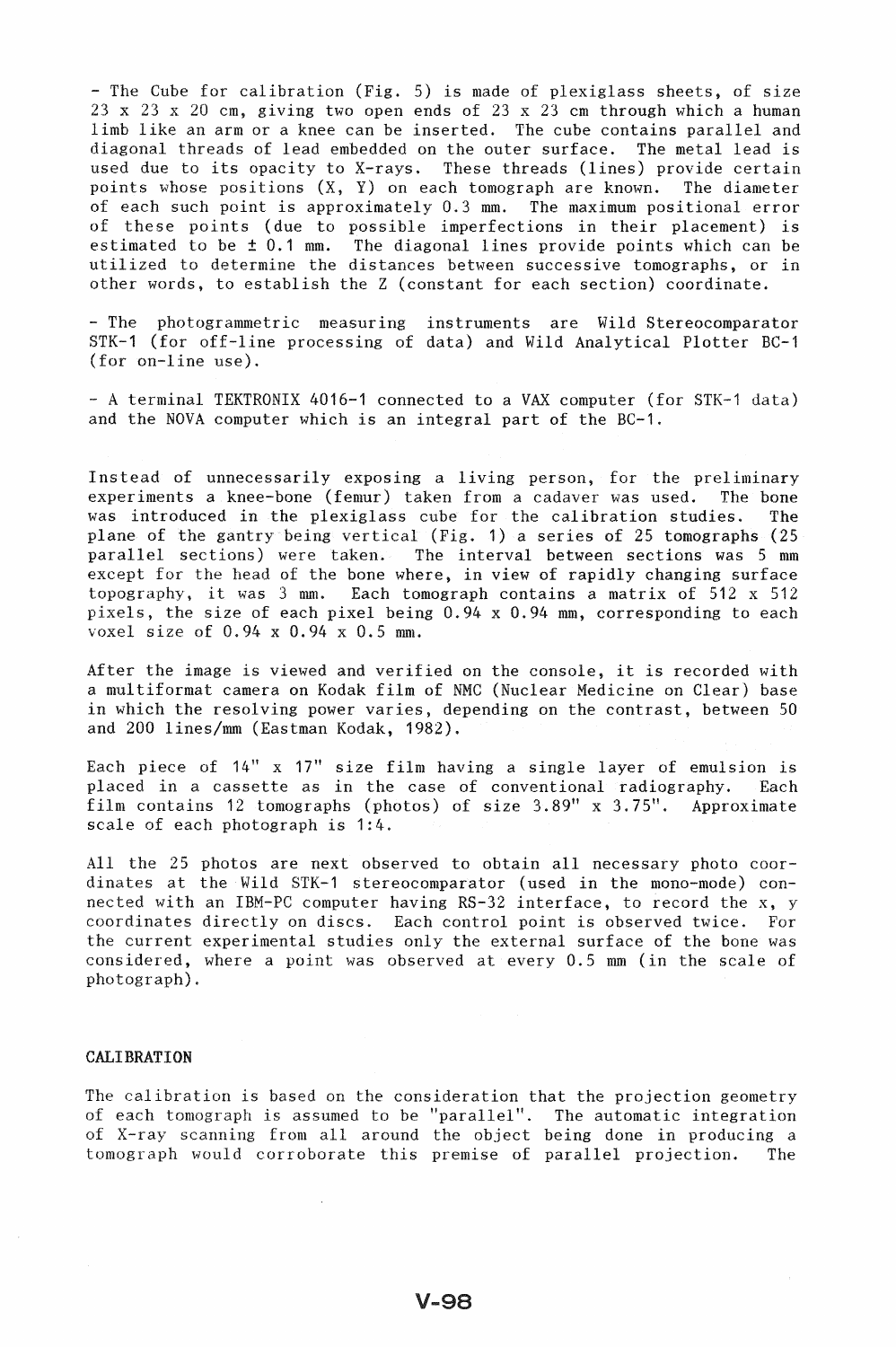calibration is realized by a Least Squares adjustment based on the following transformation polynominals (for each tomograph):

$$
X = a_1 + a_2x + a_3y + a_4x^2 + a_5y^2 + a_6xy + a_7x^3 + a_8y^3 + a_9x^2y + a_{10}xy^2
$$
  

$$
Y = b_1 + b_2x + b_3y + b_4x^2 + b_5y^2 + b_6xy + b_7x^3 + b_8y^3 + b_9x^2y + b_{10}xy^2
$$

where X, Yare the coordinates of object points used in calibration;

x, yare their photo-coordinates (observed);

and a's and b's are the error coefficients of the mathematical model.

This transformation considers scale affinity as would be expected in the system. Once the polynomial coefficients are determined, their values are used to transform all object points. This being done for all the 25 tomographs. One can get an idea of the results as presented in the following table:

| Photo No.              | Scale factor |      | σ.   | $\sigma_{\scriptscriptstyle\rm v}$ |  |
|------------------------|--------------|------|------|------------------------------------|--|
|                        | in X         | in Y | mm)  | $\text{mm}$ )                      |  |
| 1                      | 4.20         | 3.96 | 0.11 | 0.08                               |  |
| 5                      | 4.20         | 3.96 | 0.11 | 0.08                               |  |
| 9                      | 4.19         | 3.95 | 0.09 | 0.07                               |  |
| 13                     | 4.20         | 3.96 | 0.11 | 0.07                               |  |
| 18                     | 4.21         | 3.95 | 0.12 | 0.09                               |  |
| 24                     | 4.21         | 3.97 | 0.10 | 0.07                               |  |
| 25                     | 4.19         | 3.96 | 0.09 | 0.08                               |  |
| Average<br>of all $25$ | 4.19         | 3.96 | 0.10 | 0.07                               |  |

Table 1: Calibration Results (samples)

With regard to the Z coordinates, after establishing the datum at the first section  $(Z_1)$  the Z values of other sections are obtainable by considering a simple relationship based on linear proportionality:

 $Z = Z_1 (1 / 1_2)$ 

where  $1_{2}$  is the distance measured on the first section and  $1$  is the distance corresponding to  $1_2$  on the section concerned. The standard error in Z coordinate determination in the current studies is estimated to be ± 0.14 mm.

#### GRAPHICAL REPRESENTATION

The three-dimensional graphical representation is performed by using numerical (digital) data. It permits to envisage a part or details of various parts of the object by means of perspective diagramming (Fig. 6) in consideration of its shape, volume, surface and specific cross-sections. Furthermore, it can be extended into deriving ideas on its weight, moment of inertia, etc. It also offers various other possibilities like shifting or rotating the object and finally manufacturing (reproducing) the object replica by using a digitally controlled machine (Matra Datavision, 1984) after the program known as EUCLID.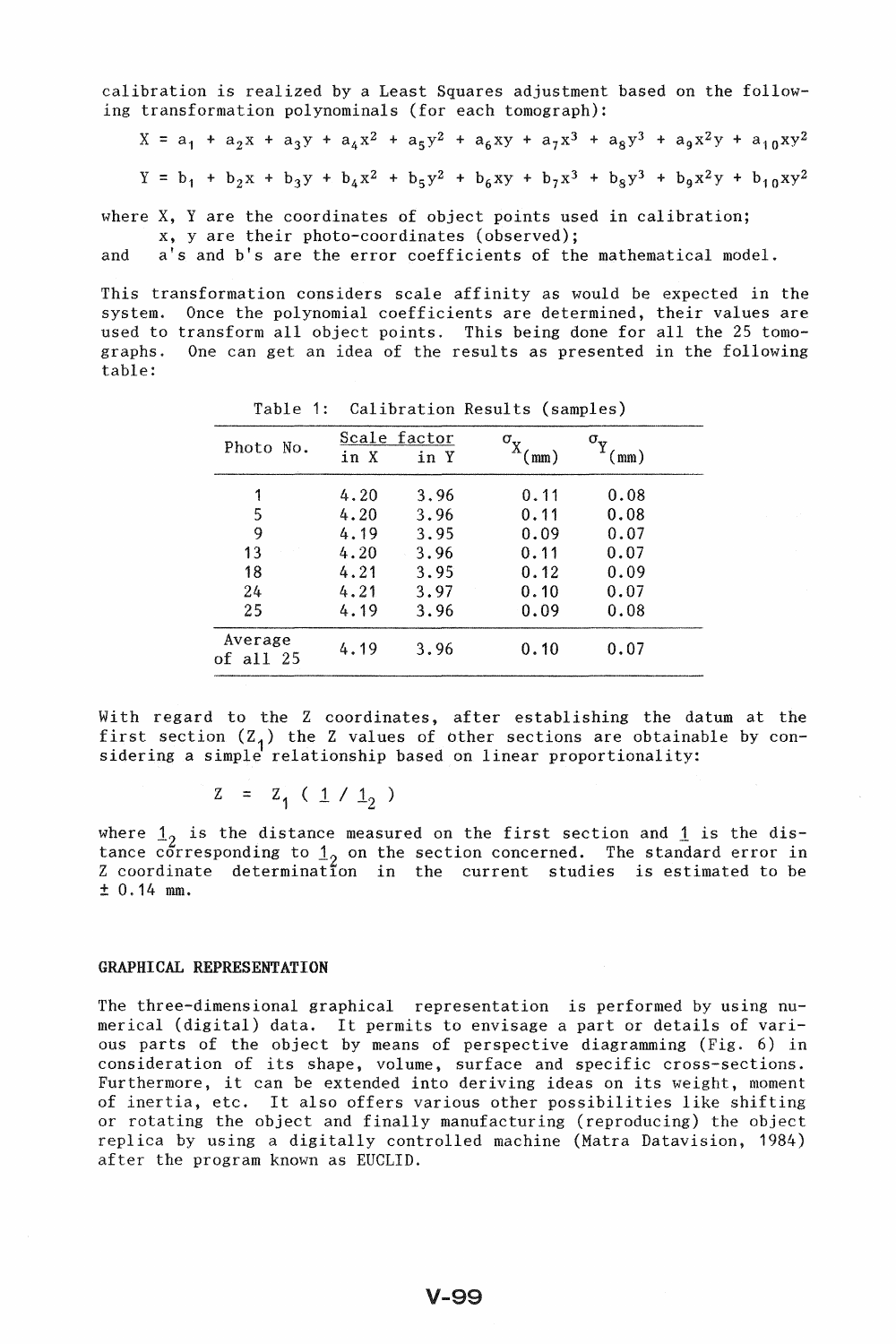The equipment comprises: (1) a high resolution graphic terminal TEKTRONIX 4016-1 connected to a printer, HP 7580 B; (2) a computer, VAX 785 with two disc units; and (3) an alphanumeric screen, VT-240 with its keyboard.

The tomographic data cannot be used directly by the "EUCLID" because the number of points digitized per section is not constant as also the difference (distance) between successive sections may not be the same. Therefore, certain extra points may have to be generated by way of interpolation of observed points in order to create a grid network around the object. This is done with a Fortran 77 program developed for this purpose. This program can determine new points as necessary by non linear regression of the form (Howard, 1977), which gives the best results:

$$
z = a_1 + a_2 x^2 + a_3 y^2
$$

where the a's are coefficients of the polynomial.

This program requires a 5 meg memory.

## **CONCLUSION**

The obtained results are very satisfactory. Firstly the calibration process indicates the existence of certain scale affinity in the tomographs. Secondly, the final precision depends on the polynomial used in the calibration process. The third order polynomial with 20 unknowns gives a standard error of less than ± 0.12 mm whereas its simplified version (first order polynomial with 6 unknowns) gives a standard error of less than ± 0.28 mm, which may be acceptable in most applications. From this one may draw the conclusion that a two-dimensional affine transformation requiring four points on each tomograph may be sufficient for the calibration.

Prostheses are possible by knowing the mass volume and the configurations. One can digitize the muscles and tendons to study biomechanic movements. The developed technique can also be utilized in transplantation of most limbs/organs of a human body.

In order to make the technique more cost-effective, it would be better to minimize the time necessary for observation and computation i.e., to adapt it to be "on-line" at an economical analytical photogrammetric equipment system.

Such digital 3-D data have the advantage of being able to develop "mirror reversed" models. For example, a prosthesis can be developed for a completely damaged left leg of a patient by using tomographs of his right leg.

Stereograms can also be prepared of such perspective diagrams for better visual appreciation of the object as has been done by Bougouss (1987).

Organ transplantations (heart, lung, kidney, etc.) would become easier with a developed data bank towards matching the donor and the receiver for their shapes and sizes.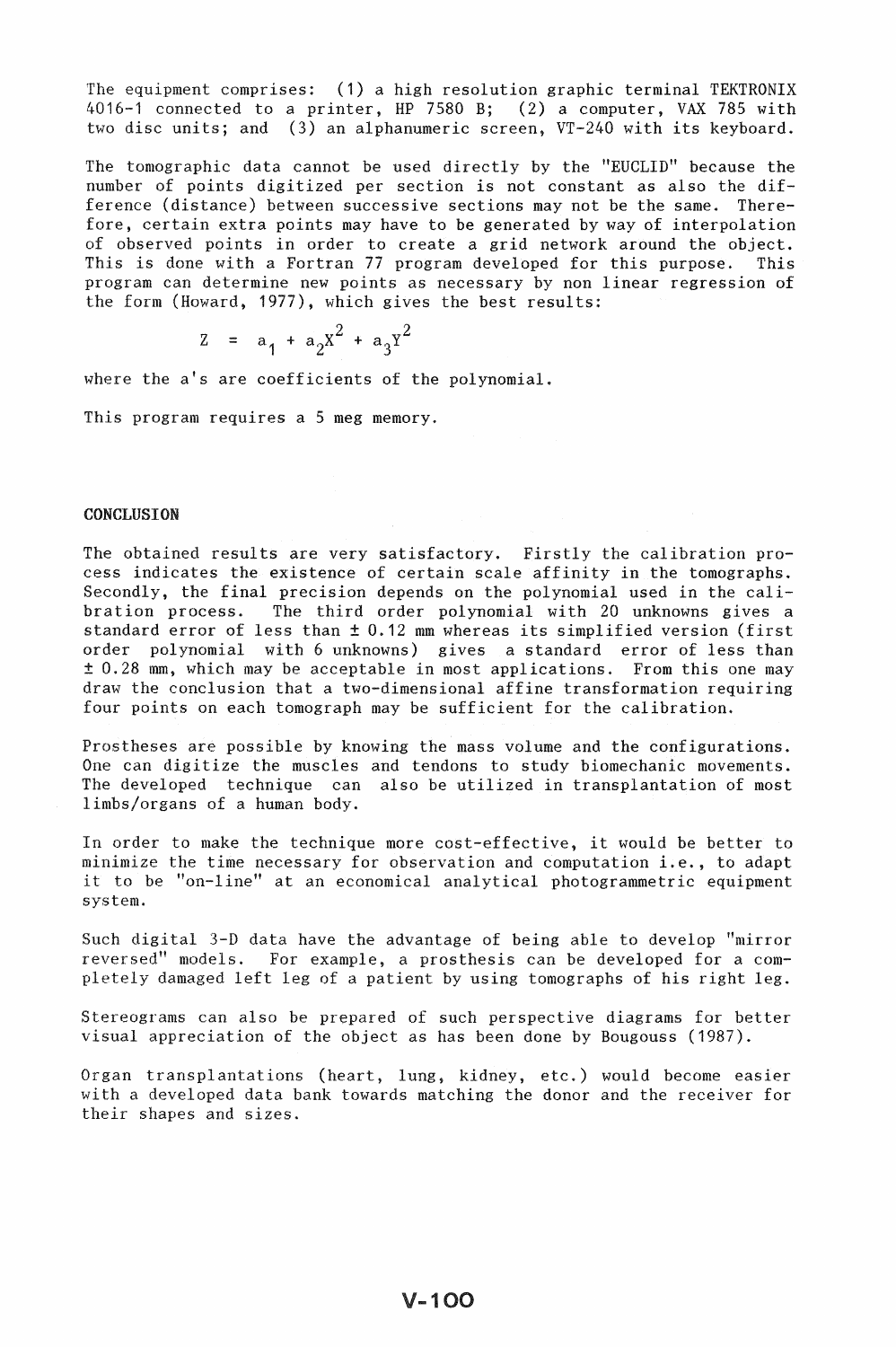#### ACKNOWLEDGEMENT

The Natural Sciences and Engineering Research Council (NSERC) of Canada provided support for some portion of the related research through their Grant  $N^{\circ}$  A-1177. The Laval Foundation of Radiology at the Hôpital de 1 'Enfant-Jesus, Quebec, permitted their facilities for obtaining all necessary tomographs in this study. This involved the assistance of Dr. Gaston Paradis, Mr. Pierre Cantin, Mme Céline Bédard and Mme Ginette Blouin, all of this hospital staff. Dr. M. Richard of the Department of Mechanical Engineering of Laval University assisted in providing the calibration cube. Mr. François St-Onge of the General Electric Company of Canada and Ms Sylvie Rochon of Kodak, Canada provided further useful information. These are all gratefully appreciated.

## BIBLIOGRAPHY

- BOUGOUSS, M.: 1987; Obtention de données spatiales par photogrammétrie, par radiographie aux rayons-X et par tomodensitometrie - Etude comparative. Ph.D. thesis at Laval University.
- EASTMAN KODAK CO.: 1982; Kodak films for video imaging.
- GENERAL ELECTRIC MEDICAL SYSTEM: 1982; CT 9800 Computed Tomography Systems.
- GHOSH, S.K.: 1988; Analytical Photogrammetry (2nd Ed.), Pergamon Press.
- GHOSH, S.K., BOUGOUSS, M., RICHARD, M. and ALLARD, J.: 1987; Problem of control for 3-D mapping of human limbs with tomography - A case study. ASPRS Annual Convention, Baltimore, MD, USA.
- HOWARD, A.: 1977; Elementary Linear Algebra, John Wiley & Sons.
- MATRA DATAVISION: 1984; Euclid Training Manual, Version DTV80-3. 1E, I Ed., Matra Datavision Inc.
- ROBB, R.A.: 1985; Three Dimensional Biomedical Imaging, Vols. I and II, CRC Press.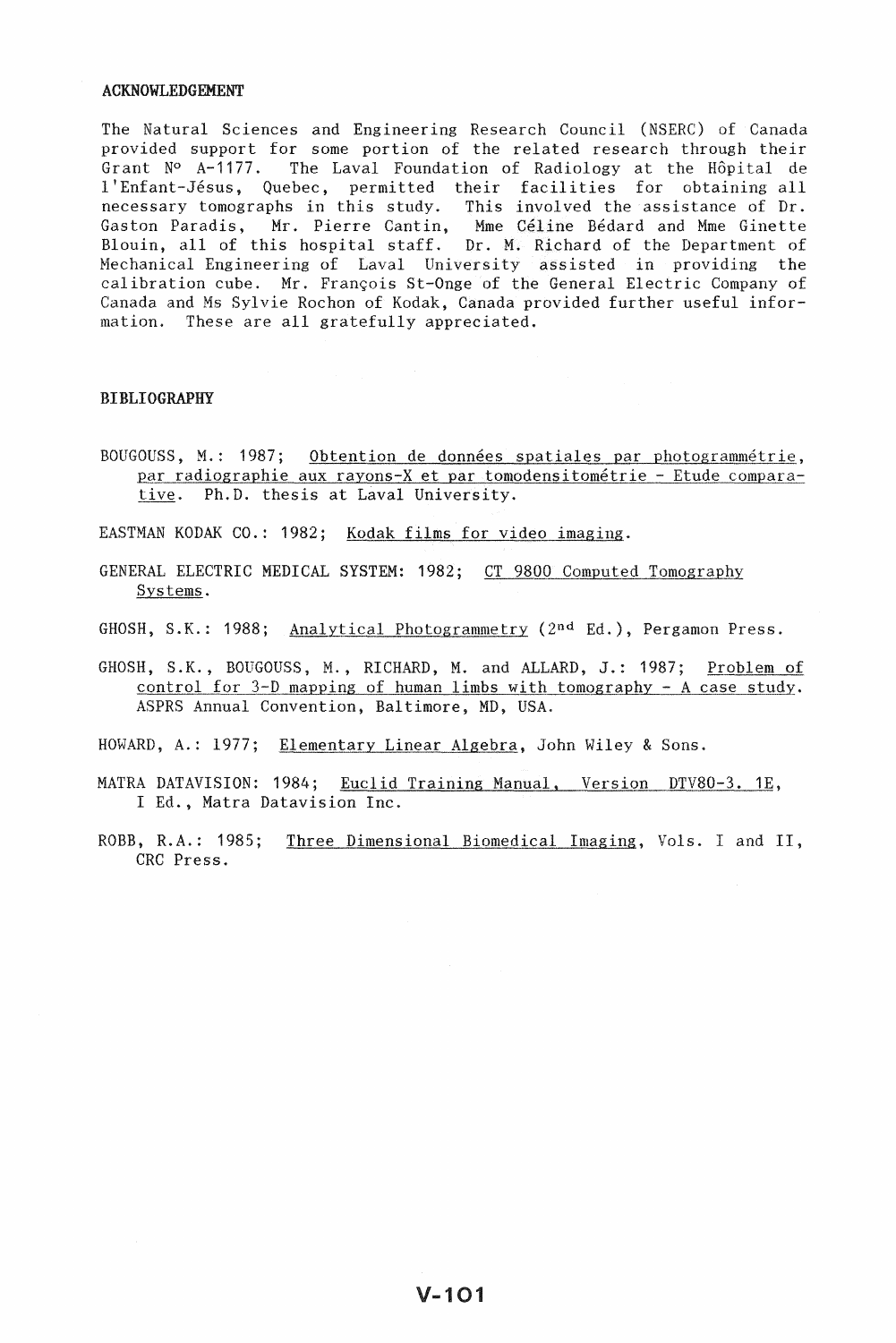





Figure 2: Conventional technique of radiography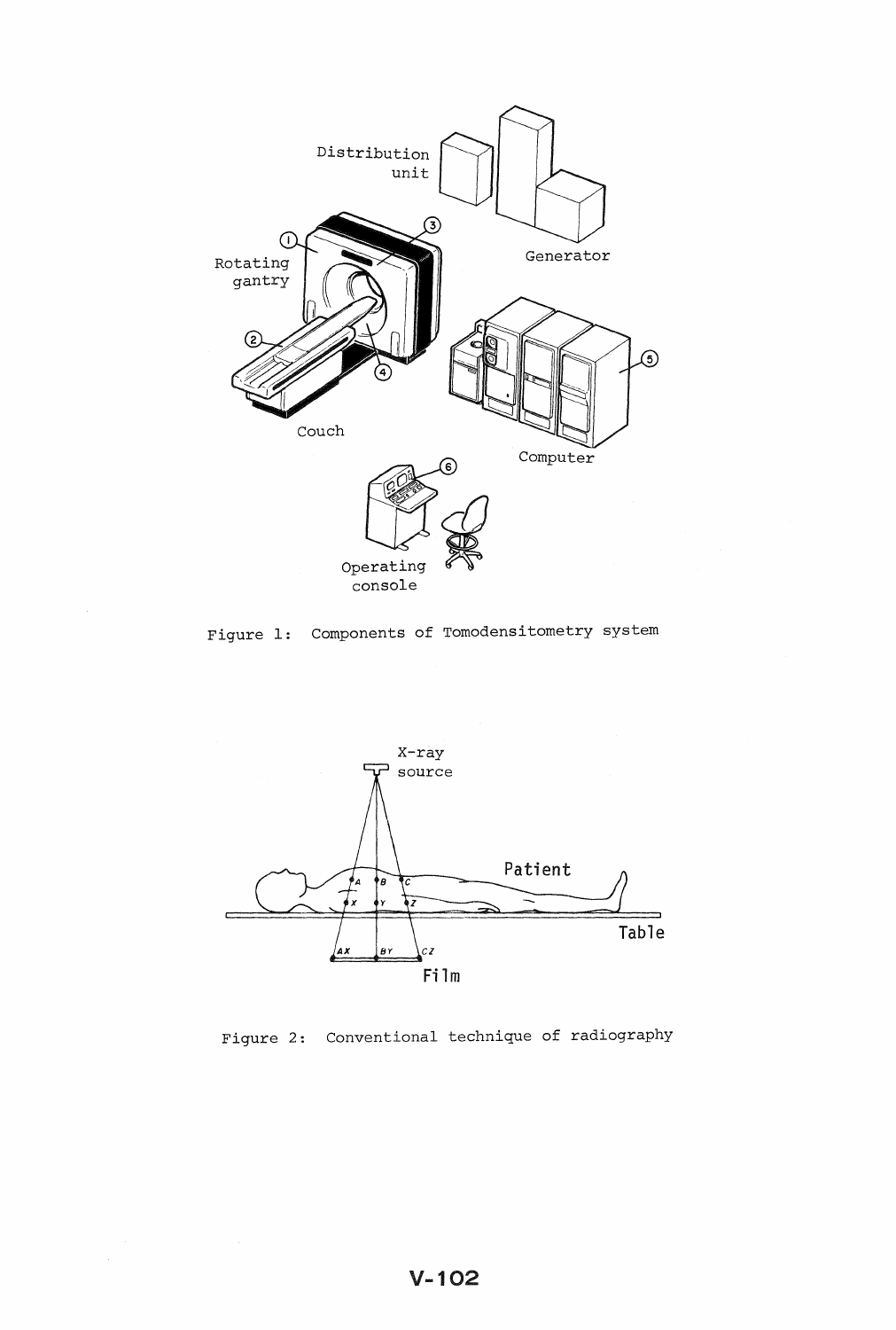





Figure 4: Parallel projection (Schematic)